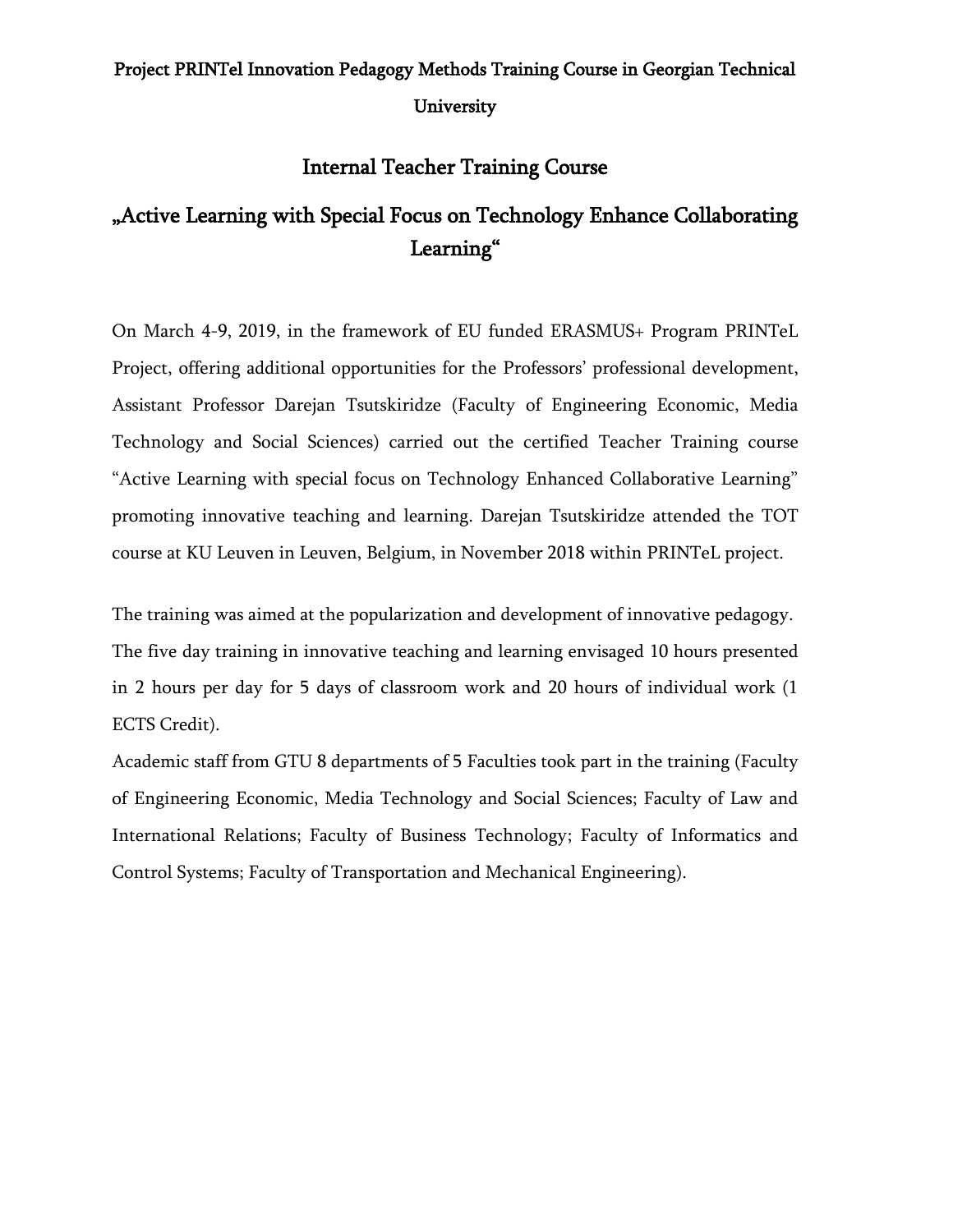

Figure 1. Starting of TT Training Course

During the training participants were acquainted with a number of important theoretical and practical issues, namely with the importance of active learning, the essence and the decisive role in the modern teaching-learning process and importance to invole students maximally; active teaching methods, techniques and practical ways of their implementation.

Particular attention was paid to the various ways of group working for small and large classes such as Think-Pair-Share, Jigsaw, Structure Debated and etc. and positive aspects of their using. Particular attention was paid "Concept Map" for re-thinking theoretical issues of active learning.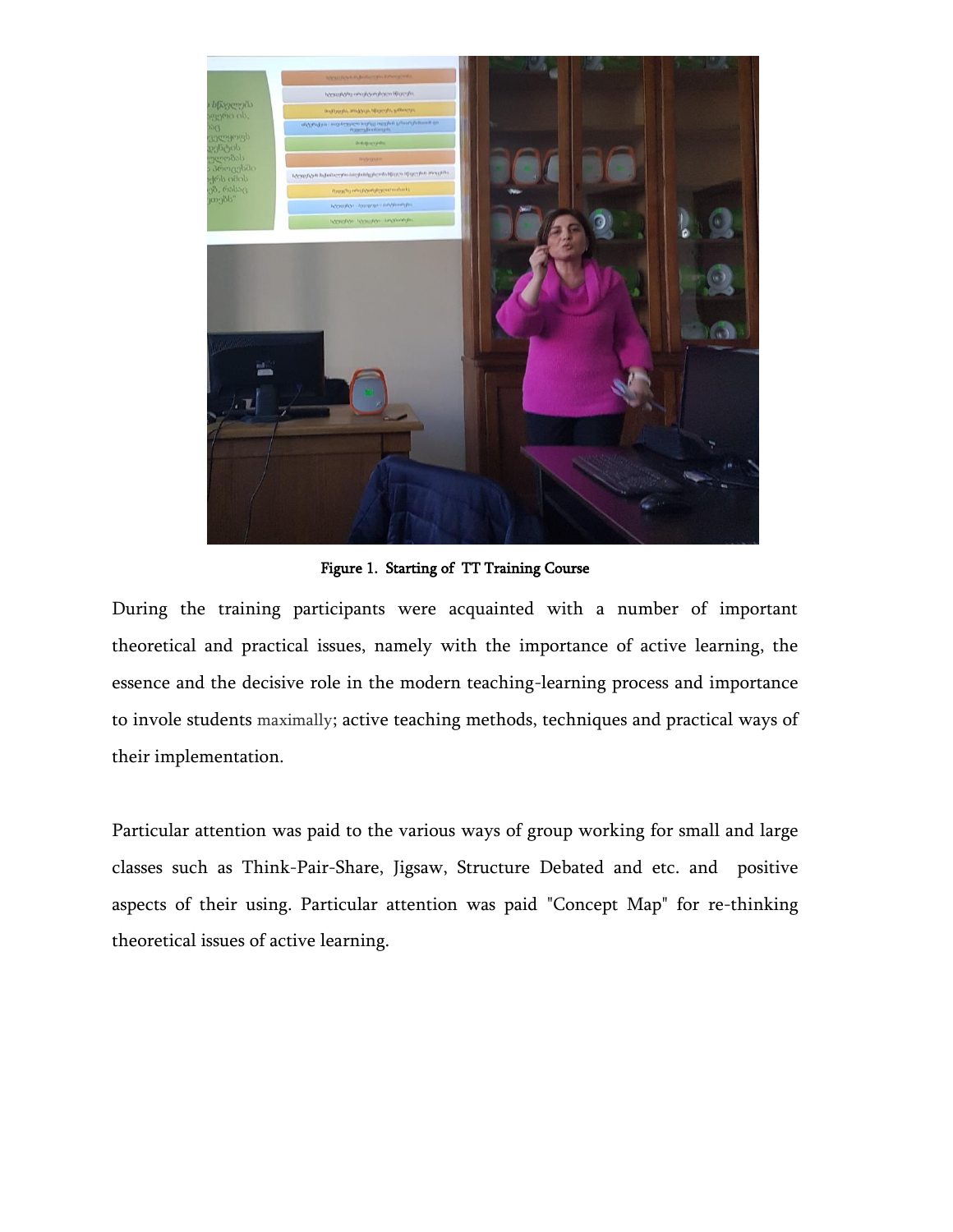

Figure 2. Active Learning, Explaining

During the training was made main accent on the importance and necessity of using technologies in the teaching-learning process. Professors and teachers learned about the use of online news channels necessity and types. Special attention was paid to "TPACK" model component (technology, content, pedagogic) relationship.



Figure 3. TPACK Explaining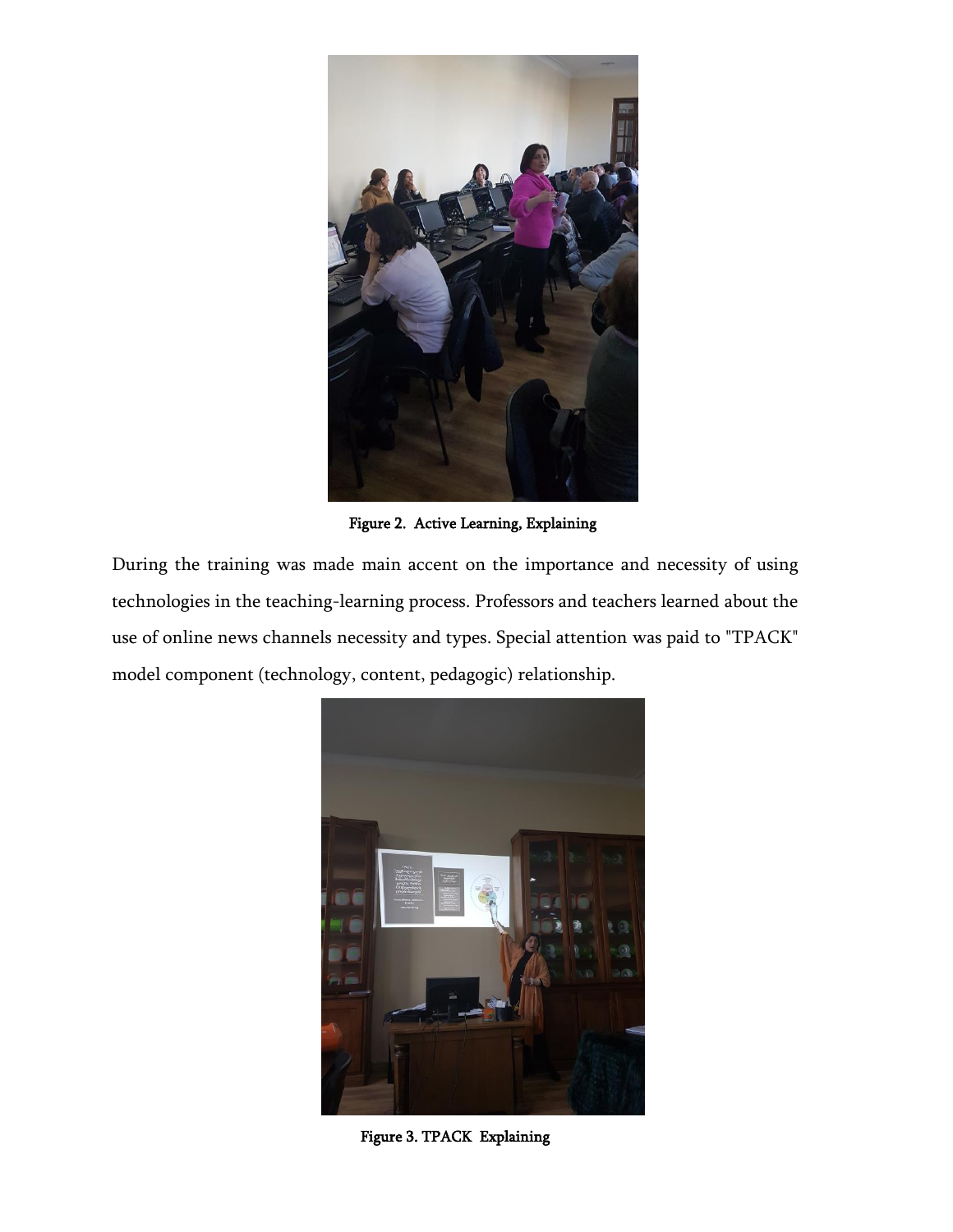Also, "ADDIE" model was discussed in detail, its phases (analyze, design, development, implimentation, evaluation) and main components of differnet phases, for example: objectives, environment, audience, students characteristics, etc.



Figure 4. ADDIE Model Explaining

The participants studied the response system "Mentimeter" and "Google Forms" and carried out practical work independently. During the course of the training, the professors-teachers were devided in groups. They performed a number of activities, group practical assignments for example "TPACK Game".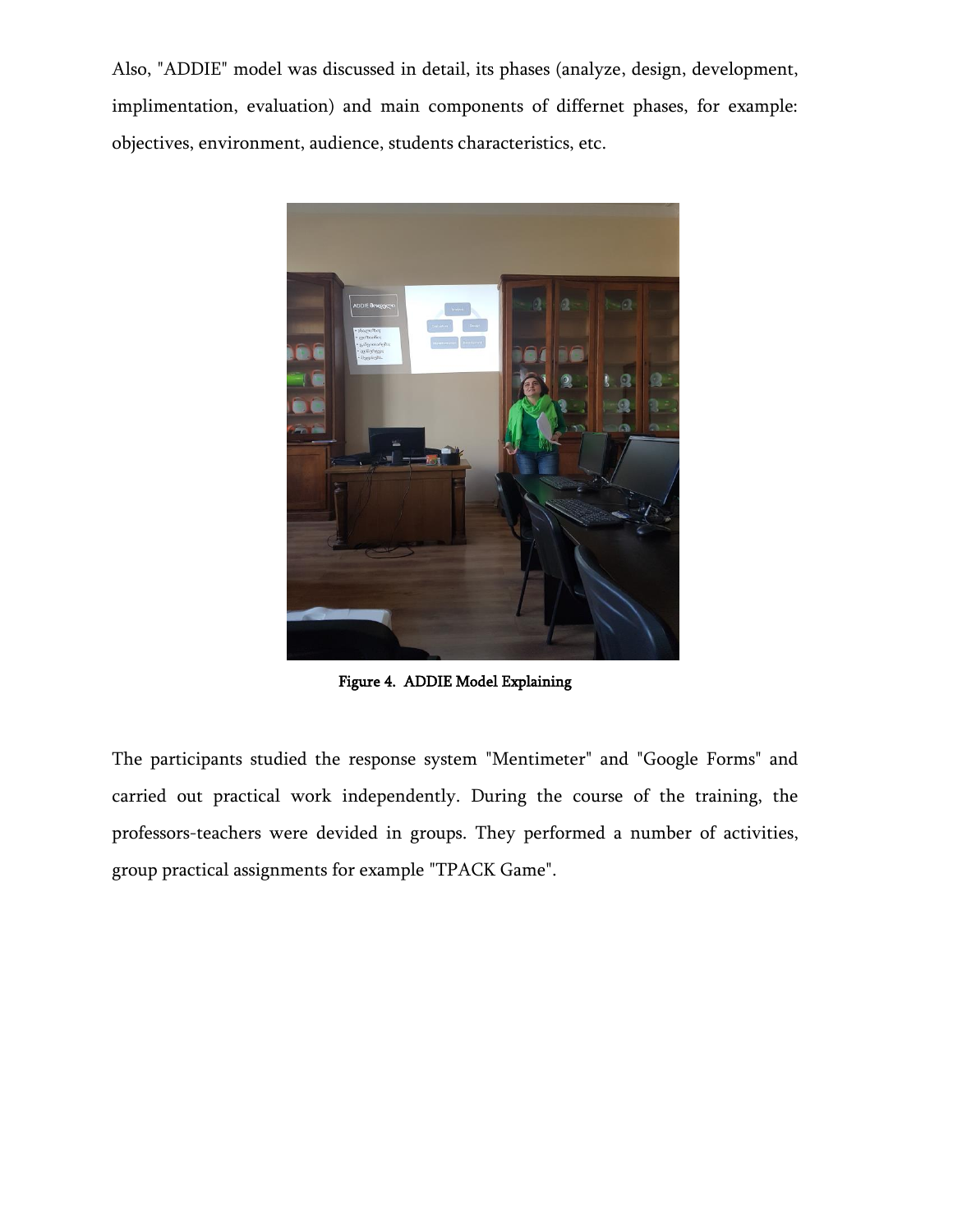

Figure 5 TPACK Game



Figure 6. "Google Forms" Presentation Figure 7. Group Working

At the end of TT training course all the participants presented their final curricula modified with the newly acquired knowledge, expressed their opinions and evaluated the training course.

After the successful completion of the course, the participants were awarded with appropriate certificates.